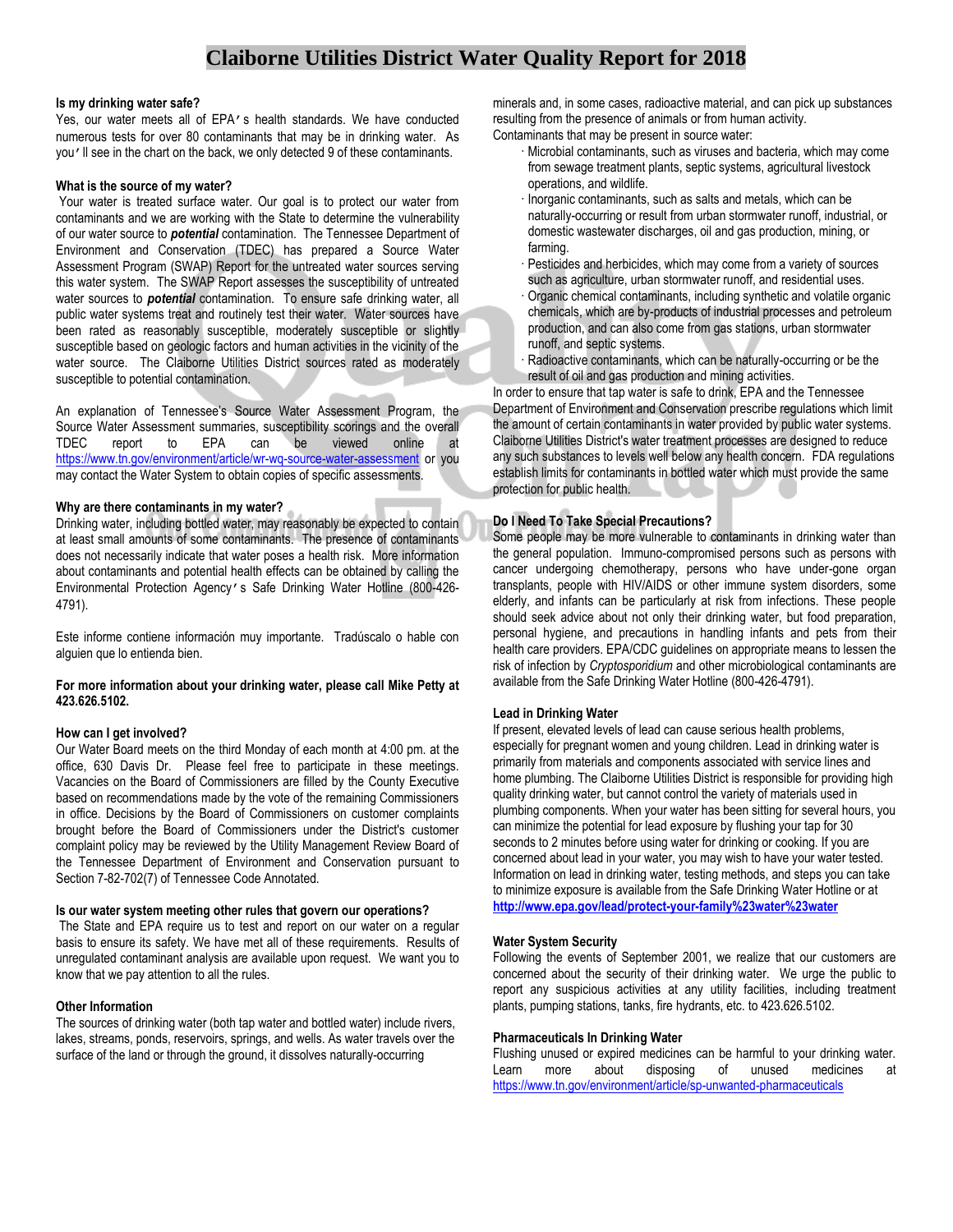# **W a t e r Q u a l i t y D a t a**

# **What does this chart mean?**

- MCLG Maximum Contaminant Level Goal, or the level of a contaminant in drinking water below which there is no known or expected risk to health. MCLGs allow for a margin of safety.
- MCL Maximum Contaminant Level, or the highest level of a contaminant that is allowed in drinking water. MCLs are set as close to the MCLGs as feasible using the best available treatment technology. To understand the possible health effects described for many regulated constituents, a person would have to drink 2 liters of water every day at the MCL level for a lifetime to have a one-in-a-million chance of having the described health effect.
- MRDL: Maximum Residual Disinfectant Level or MRDL: The highest level of a disinfectant allowed in drinking water. There is convincing evidence that addition of a disinfectant is necessary for the control of microbial contaminants.
- MRDLG: Maximum residual disinfectant level goal. The level of a drinking water disinfectant below which there is no known or expected risk to health. MRDLGs do not reflect the benefits of the use of disinfectants to control microbial contaminants.
- AL Action Level, or the concentration of a contaminant which, when exceeded, triggers treatment or other requirements which a water system must follow.
- Parts per million (ppm) or Milligrams per liter (mg/l) explained as a relation to time and money as one part per million corresponds to one minute in two years or a single penny in \$10,000.
- Parts per billion (ppb) or Micrograms per liter explained as a relation to time and money as one part per billion corresponds to one minute in 2,000 years, or a single penny in \$10,000,000.
- Nephelometric Turbidity Unit (NTU) nephelometric turbidity unit is a measure of the clarity of water. Turbidity in excess of 5 NTU is just noticeable to the average person.
- TT Treatment Technique, or a required process intended to reduce the level of a contaminant in drinking water.
- RTCR Revised Total Coliform Rule. This rule went into effect on April 1, 2016 and replaces the MCL for total coliform with a Treatment Technique Trigger for a system assessment.

| Contaminant                   | Violation<br>Yes/No | Level<br>Detected | Range of<br>Detections | Date of<br>Sample | Unit<br>Measurement | <b>MCLG</b>      | <b>MCL</b>     | Likely Source of                                    |
|-------------------------------|---------------------|-------------------|------------------------|-------------------|---------------------|------------------|----------------|-----------------------------------------------------|
| <b>Total Coliform</b>         | N <sub>o</sub>      |                   |                        | 2018              |                     | $\mathbf{0}$     | <b>TT</b>      | Contamination<br>Naturally present in the           |
| Bacteria (RTCR)               |                     |                   |                        |                   |                     |                  | Trigger        | environment                                         |
| Turbidity <sup>1</sup>        | No                  | .01               | $0.01 -$               | 2018              | <b>NTU</b>          | n/a              | <b>TT</b>      | Soil runoff                                         |
|                               |                     |                   | 0.45                   |                   |                     |                  |                |                                                     |
| Copper <sup>2</sup>           | N <sub>o</sub>      | $90^{th}\% =$     |                        | 2017              | ppm                 | $\overline{1.3}$ | $AL=1.3$       | Corrosion of household                              |
|                               |                     | 0.072             |                        |                   |                     |                  |                | plumbing systems; erosion                           |
|                               |                     |                   |                        |                   |                     |                  |                | of natural deposits;<br>leaching from wood          |
|                               |                     |                   |                        |                   |                     |                  |                | preservatives                                       |
| Fluoride                      | N <sub>o</sub>      | 0.501             | $0.444 -$              | 2018              | ppm                 | $\overline{4}$   | $\overline{4}$ | Erosion of natural deposits;                        |
|                               |                     | Avg.              | .537                   |                   |                     |                  |                | water additive which                                |
|                               |                     |                   |                        |                   |                     |                  |                | promotes strong teeth;                              |
|                               |                     |                   |                        |                   |                     |                  |                | discharge from fertilizer<br>and aluminum factories |
| Lead <sup>2</sup>             |                     | $90^{th}\% =$     |                        | 2017              | ppb                 | $\Omega$         | $AL=15$        | Corrosion of household                              |
|                               | N <sub>o</sub>      | 10.7              |                        |                   |                     |                  |                | plumbing systems, erosion                           |
|                               |                     |                   |                        |                   |                     |                  |                | of natural deposits                                 |
| Nitrate (as Nitrogen)         | N <sub>o</sub>      | .581              |                        | 2018              | ppm                 | 10               | 10             | Runoff from fertilizer use;                         |
|                               |                     |                   |                        |                   |                     |                  |                | leaching from septic tanks,                         |
|                               |                     |                   |                        |                   |                     |                  |                | sewage; erosion of natural                          |
|                               |                     |                   |                        |                   |                     |                  |                | deposits                                            |
| Sodium                        | N <sub>o</sub>      | 9.24              |                        | 2018              | ppm                 | N/A              | N/A            | Erosion of natural deposits;                        |
| TTHM <sup>3</sup>             |                     |                   | 19.90-78               | 2018              |                     | n/a              | 80             | used in water treatment<br>By-product of drinking   |
| [Total trihalomethanes]       | N <sub>o</sub>      | 52.60             |                        |                   | ppb                 |                  |                | water chlorination                                  |
|                               |                     | Avg.              |                        |                   |                     |                  |                |                                                     |
| Haloacetic Acids <sup>3</sup> | N <sub>o</sub>      | 54.98             | $21.0 -$               | 2018              | ppb                 | N/A              | 60             | By-product of drinking                              |
| (HAA5)                        |                     | Avg.              | 61.80                  |                   |                     |                  |                | water disinfection.                                 |
| Total Organic                 | No                  |                   |                        | 2018              | ppm                 | <b>TT</b>        | <b>TT</b>      | Naturally present in the                            |
| Carbon <sup>4</sup>           |                     |                   |                        |                   |                     |                  |                | environment.                                        |
| Contaminant                   | Violation           | Level             | Range of               | Date of           | Unit                | <b>MRDLG</b>     | <b>MRDL</b>    | Likely Source of                                    |
|                               | Yes/No              | Found             | Detections             | Sample            | Measurement         |                  |                | Contamination                                       |
| Chlorine                      | N <sub>o</sub>      | 1.57              | $.6 - 2.2$             | 2018              | ppm                 | $\overline{4}$   | $\overline{4}$ | Water additive used to                              |
|                               |                     | Avg.              |                        |                   |                     |                  |                | control microbes.                                   |